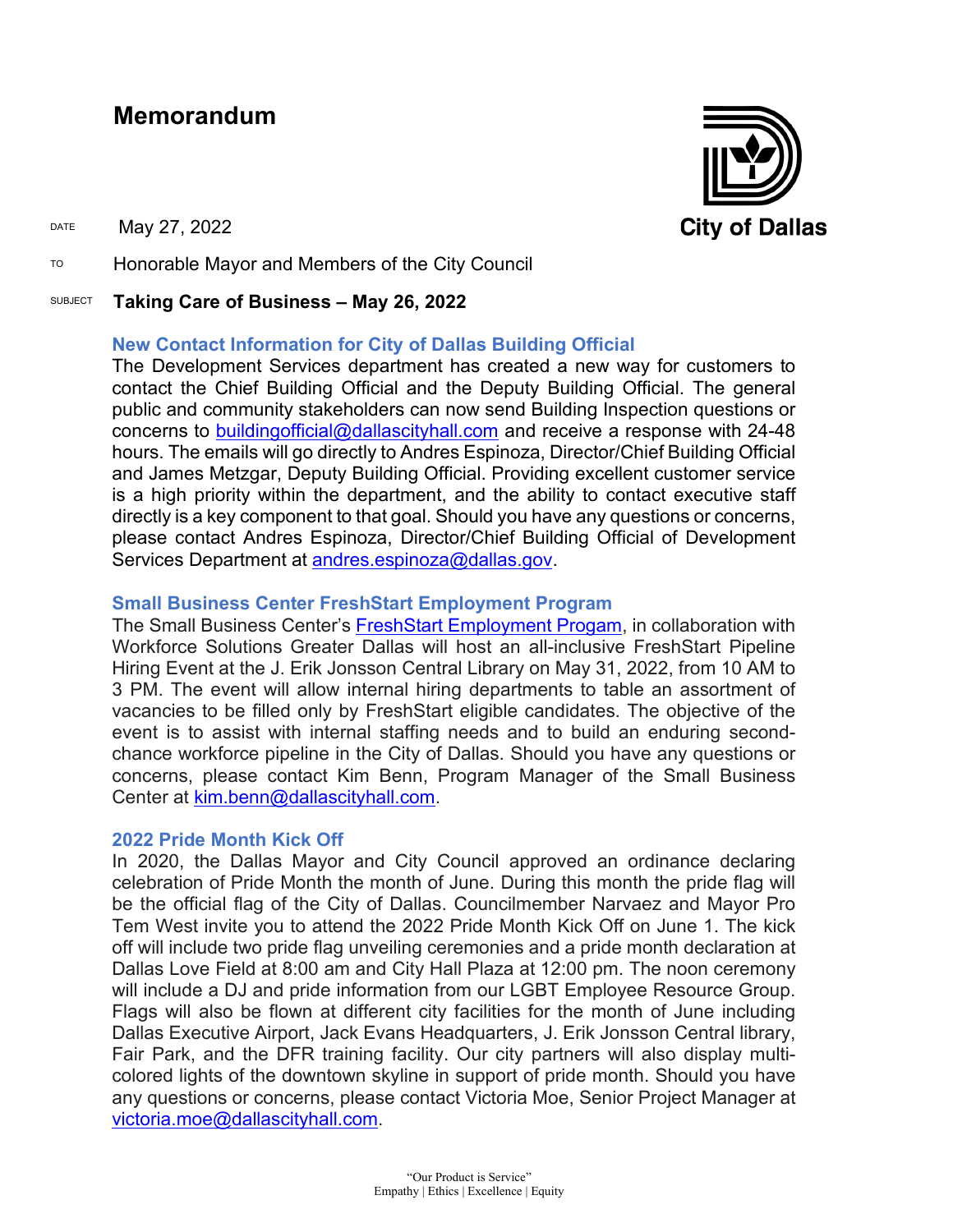DATE May 27, 2022 SUBJECT **Taking Care of Business – May 26, 2022** PAGE **2 of 8**

#### **Period Access Dallas Program Launch**

This Saturday, May 28 is World Menstrual Hygiene Day. This day highlights the importance of menstrual health and aims to erase the stigma that is attached to menstruation. As such, the Period Access Dallas (PAD) Team, has decided to launch our city program to coincide with this important day. Staff will distribute menstrual products to the 23 different libraries, community centers, and recreation centers located in Qualified Census Tracts (QCTs). QCTs are tracts with a poverty rate of at least 25% or in which at least 50% of the households have incomes below 60% of Area Median Income (AMI). This program will make available packages of menstruation management products as well as stock restrooms with free products. A map of the locations is available [here.](https://gcc02.safelinks.protection.outlook.com/?url=https%3A%2F%2Fdallasgis.maps.arcgis.com%2Fapps%2Fwebappviewer%2Findex.html%3Fid%3D9dad60d03e294699b83649a551eb882b&data=05%7C01%7Cbrandon.castillo%40dallascityhall.com%7C1611f950ce6d408e375208da3dcd83b3%7C2935709ec10c4809a302852d369f8700%7C0%7C0%7C637890250479091400%7CUnknown%7CTWFpbGZsb3d8eyJWIjoiMC4wLjAwMDAiLCJQIjoiV2luMzIiLCJBTiI6Ik1haWwiLCJXVCI6Mn0%3D%7C3000%7C%7C%7C&sdata=Z6OPRwD%2BRGhEREwv%2FmvBB6KaDlFZo6D%2BGlGzmmPybgQ%3D&reserved=0)

In addition to the purchased products staff is working with non-profits and local partners to set up donation centers throughout the City. You can now go into your local Starbucks locations and donate products as well. Based on needs and quantity collected, the City is hoping to expand this program outside of targeted QCTs as well as look into eco and wallet friendly options. A press release is set to go out this week. Should you have any questions of concerns, please contact Jessica Galleshaw, Director of the Office Community Care at [jessica.galleshaw@dallascityhall.com.](mailto:jessica.galleshaw@dallascityhall.com)

#### **WIC and Formula Shortage Response**

Texas WIC (Supplemental Nutrition Assistance Program for Women, Infants and Children) Local Agency 007 (City of Dallas WIC) has seen an increase in calls from families seeking assistance locating formula and clients at WIC clinics asking for help with formula. The WIC program does not manufacture or distribute formula directly and does not have access to formula beyond normal retail means, however WIC benefits to enable families to purchase formula from retailers. Due to the formula shortages being seen across the country (read more on that [here\)](https://gcc02.safelinks.protection.outlook.com/?url=https%3A%2F%2Fwww.npr.org%2F2022%2F05%2F22%2F1100600797%2Fbaby-formula-shortage-overseas-shipment-abbott-ceo-apology&data=05%7C01%7Cbrandon.castillo%40dallascityhall.com%7C5100327b5e934cad01d908da3dc5e8d6%7C2935709ec10c4809a302852d369f8700%7C0%7C0%7C637890217463153302%7CUnknown%7CTWFpbGZsb3d8eyJWIjoiMC4wLjAwMDAiLCJQIjoiV2luMzIiLCJBTiI6Ik1haWwiLCJXVCI6Mn0%3D%7C3000%7C%7C%7C&sdata=hZsGKDJ%2Fl1iDrqsuVrM4wXiYo4TylQBHAN1RwCCjWDM%3D&reserved=0), including locally in Dallas, Texas, WIC is working closely with WIC grocer partners to help ensure there are options for WIC families to purchase.

Texas WIC has added alternative options so families can find a formula at the store to meet their baby's needs without updating their WIC card, which can help families in this time because typically the WIC card only enables the family to purchase a specific size and brand from a specific retailer. Alternative WIC options for Similac Advance are available through the end of June. Alternative options for Similac Sensitive, Total Comfort and Spit Up are available through July. They're listed on TexasWIC.org at [https://texaswic.org/about-wic/special-wic-food-updates.](https://gcc02.safelinks.protection.outlook.com/?url=https%3A%2F%2Ftexaswic.org%2Fabout-wic%2Fspecial-wic-food-updates&data=05%7C01%7Cbrandon.castillo%40dallascityhall.com%7C5100327b5e934cad01d908da3dc5e8d6%7C2935709ec10c4809a302852d369f8700%7C0%7C0%7C637890217463153302%7CUnknown%7CTWFpbGZsb3d8eyJWIjoiMC4wLjAwMDAiLCJQIjoiV2luMzIiLCJBTiI6Ik1haWwiLCJXVCI6Mn0%3D%7C3000%7C%7C%7C&sdata=RFMFL3Vm86Bm%2BFS9eQE9fCli63k7LMgDtN0ChH9%2FBsA%3D&reserved=0) If WIC clients cannot find the brands or sizes of formula that is currently written on their card, they can contact their local WIC office to update their card to a different can size or different type of formula (214-670-7200).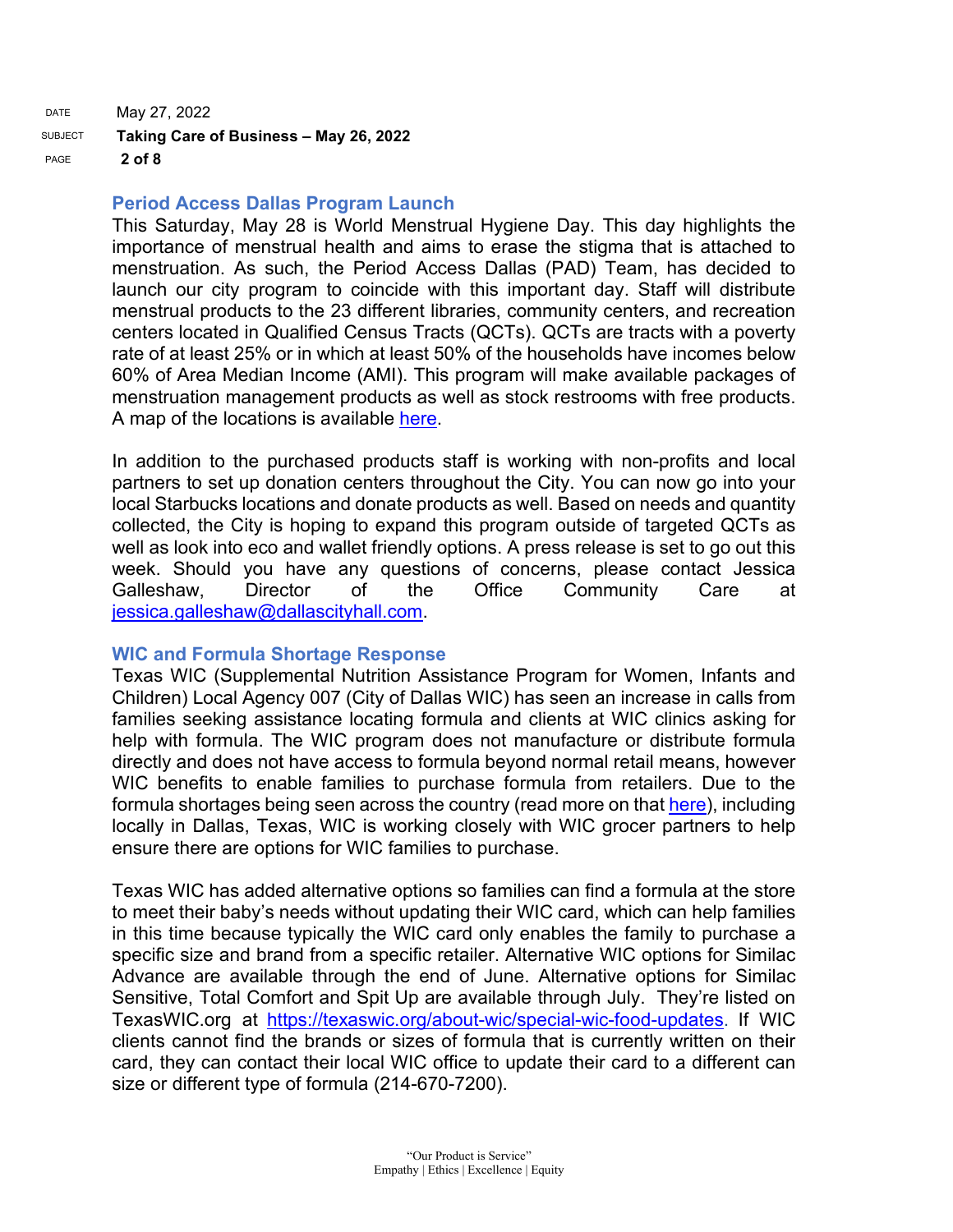DATE May 27, 2022

# SUBJECT **Taking Care of Business – May 26, 2022**

PAGE **3 of 8**

Additional safety information/background is below:

- $\circ$  If someone has purchased powdered baby or toddler formula with the brand names Similac, Similac PM 60/40, Alimentum, EleCare and EleCare Jr. the first thing they should do is check to see if their formula was affected at [https://www.similacrecall.com/us/en/product-lookup.html.](https://gcc02.safelinks.protection.outlook.com/?url=https%3A%2F%2Fwww.similacrecall.com%2Fus%2Fen%2Fproduct-lookup.html&data=05%7C01%7Cbrandon.castillo%40dallascityhall.com%7C5100327b5e934cad01d908da3dc5e8d6%7C2935709ec10c4809a302852d369f8700%7C0%7C0%7C637890217463153302%7CUnknown%7CTWFpbGZsb3d8eyJWIjoiMC4wLjAwMDAiLCJQIjoiV2luMzIiLCJBTiI6Ik1haWwiLCJXVCI6Mn0%3D%7C3000%7C%7C%7C&sdata=rTURsnV9loIDDr6hAJlhyst4tKnrSVDCoco9KOrE2V0%3D&reserved=0) Look at the bottom of the can or container and find the lot number and enter it into the website.
- $\circ$  If recalled, do NOT use it and follow the manufacturer's instructions to get a replacement. Abbott Labs can be contacted at 1-800-986-8540.
- $\circ$  If formula was not included in the recall, families can still use it. Many stores are getting new supply of Similac products that were not affected by the recall.
- $\circ$  Because babies need a specific balance of nutrients, you should NOT water down infant formula, make homemade formula or give your baby cow's milk, goat's milk or other milk alternatives. Read more from a trusted pediatrician at [https://bit.ly/391xIN4](https://gcc02.safelinks.protection.outlook.com/?url=https%3A%2F%2Fbit.ly%2F391xIN4&data=05%7C01%7Cbrandon.castillo%40dallascityhall.com%7C5100327b5e934cad01d908da3dc5e8d6%7C2935709ec10c4809a302852d369f8700%7C0%7C0%7C637890217463153302%7CUnknown%7CTWFpbGZsb3d8eyJWIjoiMC4wLjAwMDAiLCJQIjoiV2luMzIiLCJBTiI6Ik1haWwiLCJXVCI6Mn0%3D%7C3000%7C%7C%7C&sdata=gSVa27MaovMWbdfTUAy7nkbky0y1w61Ftqpp6v725WA%3D&reserved=0).

Should you have any questions or concerns about the WIC program and steps being taken by Dallas WIC to support families, please contact Jessica Galleshaw, Director of the Office of Community Care at [jessica.galleshaw@dalalscityhall.com.](mailto:jessica.galleshaw@dalalscityhall.com)

# **Pool Safety**

Code Compliance's Multi-Tenant team has been hard at work since April, inspecting over 700 pools at apartment complexes to ensure they are up-to-date with the proper paperwork and safety precautions. It is important for Code Compliance to conduct these sweeps because as the weather gets warmer more tenants and kids will use the pool to cool off, so safety is the top priority. The department hosted local media to see how an inspection of an apartment complex's pool is done. Those stories can be seen online at [WFAA](https://www.wfaa.com/article/news/local/dallas-code-compliance-department-checking-pools-summer-season/287-2fe5ae57-d7e2-474c-99b0-0247aeb606af) and [Univision-DFW.](https://www.univision.com/local/dallas-kuvn/agua-limpia-y-telefono-de-emergencias-conoce-los-requisitos-de-seguridad-que-deben-cumplir-las-piscinas-video?utm_campaign=Univision23DFW&utm_medium=social&utm_source=twitter)



Should you have any questions or concerns, please contact, Eric Onyechefule, CCS Public Information Coordinator, [eric.onyechefule@dallascityhall.com.](mailto:eric.onyechefule@dallascityhall.com)

# **City Council Top Three Budget Priorities**

As a follow up to the City Council FY 2022-23 and FY 2023-24 Biennial Budget Briefing on May 4, Budget and Management Services (BMS) invited City Council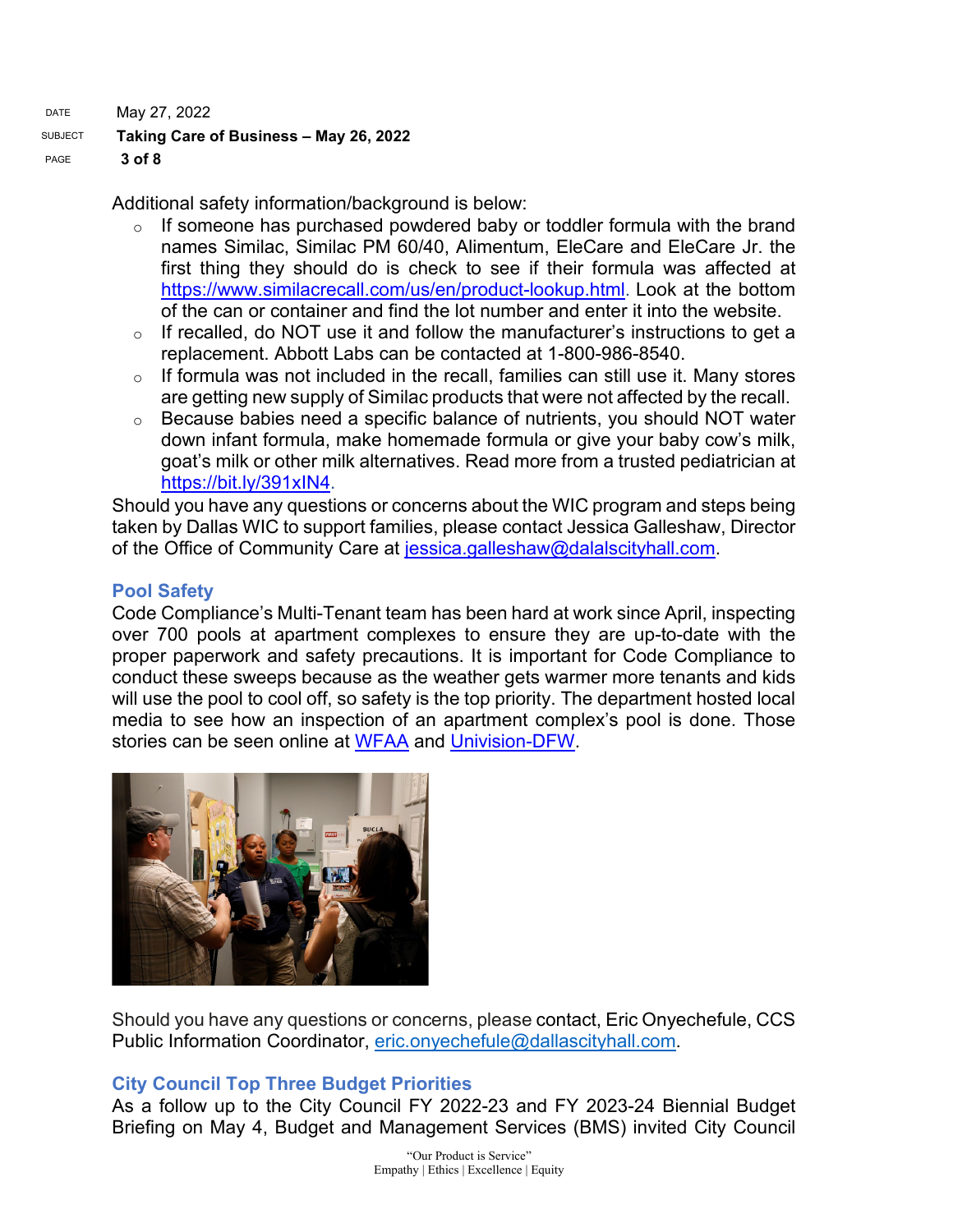DATE May 27, 2022 SUBJECT **Taking Care of Business – May 26, 2022** PAGE **4 of 8**

> members to identify and submit their top three budget priorities to the City Manager by May 25. If you have not submitted your budget priorities and would still like to, please do so by the end of this month. Your budget priorities will provide additional insight in the development of the balanced budget to be presented on August 9. Follow up meetings may be requested with the CFO in June if necessary. Should you have any questions or concerns, please contact Jack Ireland, Director of Budget and Management Services at [jack.ireland@dallascityhall.com.](mailto:jack.ireland@dallascityhall.com)

### **ARPA Coronavirus Local Fiscal Recovery Funding**

As part of our \$355.4 million ARPA Coronavirus Local Fiscal Recovery Fund (CLFRF), the City Council approved \$16 million to provide for City Council districtspecific needs. The allocation includes \$1 million for each of the 14 City Council Members and \$2 million for the Mayor to determine the specific use. The broad categories of eligible uses outlined in the federal legislation include: 1) Respond to COVID-19 or its economic impacts; 2) Replace revenue lost due to COVID-19; 3) Provide premium pay for eligible essential workers; and 4) Invest in water, sewer, and broadband infrastructure**.** Additional eligible uses were identified in the [memo](https://gcc02.safelinks.protection.outlook.com/?url=https%3A%2F%2Fdallascityhall.com%2Fgovernment%2Fcitymanager%2FDocuments%2FFY%252021-22%2520Memos%2FARPA-Coronavirus-Local-Fiscal-Recovery-Funding-for-City-Council-Districts_memo_051322.pdf&data=05%7C01%7Cbrandon.castillo%40dallascityhall.com%7C8247d7dafc4e4fc5b07f08da3d04530e%7C2935709ec10c4809a302852d369f8700%7C0%7C0%7C637889386021982538%7CUnknown%7CTWFpbGZsb3d8eyJWIjoiMC4wLjAwMDAiLCJQIjoiV2luMzIiLCJBTiI6Ik1haWwiLCJXVCI6Mn0%3D%7C3000%7C%7C%7C&sdata=LbeP428XKlpNqXwPd8oDluz%2BXwbvVDMUTNV%2FzLquSEc%3D&reserved=0) distributed to you on May 13. Please identify the activities and funding allocations for your district and email them to Elizabeth Reich by Tuesday, May 31. Should you have any questions or concerns, please contact Jack Ireland, Director of Budget and Management Services.

### **Okay to Say: Mental Health Public Awareness Campaign**

The City of Dallas has partnered with the Meadows Mental Health Policy Institute to support the "Okay to Say," Texas-based mental health public awareness campaign. During the month of May, the campaign is producing nine, free standing, five-foottall letters that spell the phrase "Share Hope." Each letter has been placed in different locations around Dallas. The letter "A" is currently located in the Dallas City Hall Lobby. Employees have the ability to write messages of encouragement on the letter to someone experiencing a mental health condition. A citywide announcement will be sent to employees encouraging them to stop by the City Hall Lobby to write messages of encouragement.

In July 2022, the letters will be combined to spell the phrase "Shared Hope" and displayed in the Arts District for a week-long performance of The Art of Broken Things, a mental health focused play written and performed by local high school students who are members of the Cry Havoc Theater Group.

Should you have any questions or need additional information, contact Carmel Fritz, HR Assistant Director at [carmel.fritz@dallascityhall.com](mailto:carmel.fritz@dallascityhall.com).

### **Dallas Public Library establishes first Mini DPL at Urban Inter-tribal Center**

In an effort to increase easy access to reading materials, Dallas Public Library is installing shelves stocked with books at community centers across the city. The first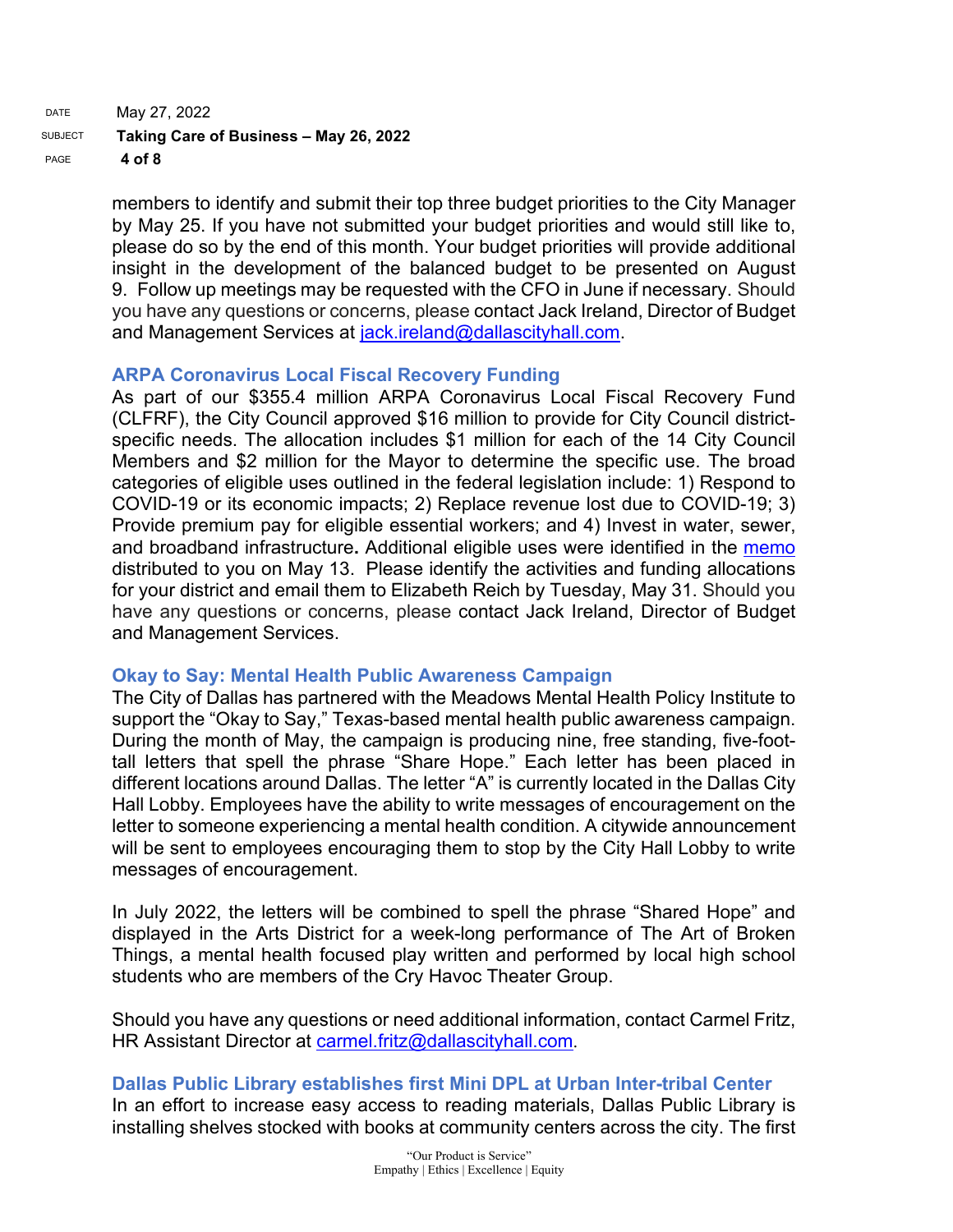DATE May 27, 2022 SUBJECT **Taking Care of Business – May 26, 2022** PAGE **5 of 8**

> Mini DPL was installed at the Urban Inter-tribal Center. (Pictured l-r: Michael Tongkeamha, Outreach Coordinator for Urban Inter-Tribal Center of Texas, and Jennifer Neal, manager of the Skyline Branch) The shelves are stocked with donations and uncirculated materials from the library's collection. Each Mini DPL will feature books of interest to the community it serves and will follow the "take a book, leave a book" model. Future Mini DPLs are in the works. Should you have any questions or concerns, please contact Jo Giudice, Director of Libraries at [maryjo.giudice@dallascityhall.com.](mailto:maryjo.giudice@dallascityhall.com)



### **311 Customer Service**

The following projects will be implemented to provide better information to residents and hopefully reduce the number of repeat service request.

- 1. Add additional outcomes to closed service requests to explain actions taken;
- 2. Add additional language to transferred service requests (ex. description of new service request) to help resident understand why the service request was transferred to another department; and
- 3. Identify the top 10 service requests transferred and add additional probing questions to help direct the service request to the correct department upfront.

These initiatives should be complete by mid-Aug. Should you have any questions, please contact Janette Weedon, Director for 311 Customer Service at [Janette.weedon@dallas.gov.](mailto:Janette.weedon@dallas.gov)

## **Convention and Event Services Weekly Event Report**

Each week, Convention and Event Services will provide a report featuring two weeks of upcoming events that are either coordinated with the Office of Special Events or hosted at the Kay Bailey Hutchison Convention Center Dallas. The report highlights the dates, location, and Council District for each event, and is attached for your convenience. Should you have any questions or concerns, please contact Rosa Fleming, Director of Convention and Event Services at [rosa.fleming@dallascityhall.com](mailto:rosa.fleming@dallascityhall.com)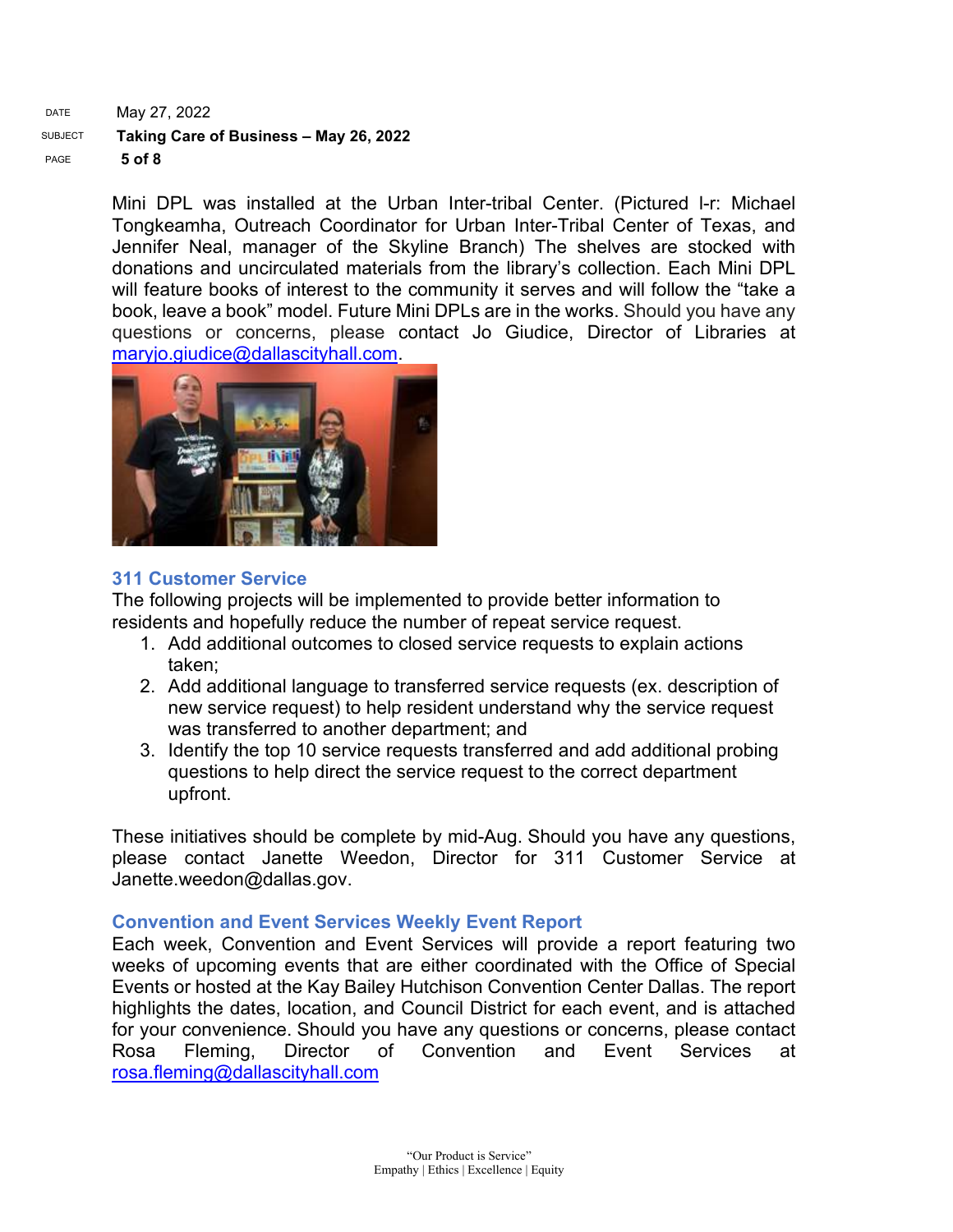DATE May 27, 2022 SUBJECT **Taking Care of Business – May 26, 2022** PAGE **6 of 8**

### **City Procurement Opportunities**

The Office of Procurement Services (OPS) is excited to announce the following new contract opportunities. More information can be found on the City's electronic [bid portal:](https://gcc02.safelinks.protection.outlook.com/?url=https%3A%2F%2Fdallascityhall.bonfirehub.com%2Fportal%2F%3Ftab%3DopenOpportunities&data=05%7C01%7Cbrandon.castillo%40dallascityhall.com%7Cdd89d3dccf164d3e66ee08da3cd75bdf%7C2935709ec10c4809a302852d369f8700%7C0%7C0%7C637889192894534790%7CUnknown%7CTWFpbGZsb3d8eyJWIjoiMC4wLjAwMDAiLCJQIjoiV2luMzIiLCJBTiI6Ik1haWwiLCJXVCI6Mn0%3D%7C3000%7C%7C%7C&sdata=4vmS2vXGktWzFd6vvNjylNinuk0a2sV8ju0kdxcChgY%3D&reserved=0)

| <b>Opportunity No.</b> | <b>Opportunity Name</b>                                   |
|------------------------|-----------------------------------------------------------|
| CIZ22-PBW-2041         | Paving and Drainage Improvements Street Reconstruction    |
|                        | Group 17-4005, by Public Works                            |
| CIZ-DWU-22             | Interceptors N/N2, Y/Y2 and 12" Water Main Relocations,   |
| 139/140                | Contract No. 22-139/140, by Dallas Water Utilities        |
| BI22-00019431          | <b>Airfield Deicing Chemicals</b>                         |
| BCZ22-00018733         | <b>Auction Services for City Owned Surplus Properties</b> |
| BV22-00019394          | <b>Clarifier Drive Unit Equipment</b>                     |
| BJZ22-00019327         | <b>Drivers of Poverty</b>                                 |
| BJZ22-00019328         | <b>Financial Empowerment Centers</b>                      |
| BJZ22-00018984         | <b>Helicopter Parts and Labor</b>                         |

We are also pleased to share the latest, [Procurement Quarterly](https://gcc02.safelinks.protection.outlook.com/?url=https%3A%2F%2Fdallascityhall.com%2Fdepartments%2Fprocurement%2FDocuments%2FOPS%2520FY22%2520Q3%2520Procurement%2520Quarterly.pdf&data=05%7C01%7Cbrandon.castillo%40dallascityhall.com%7C0f2d87070b994656c03208da381943a2%7C2935709ec10c4809a302852d369f8700%7C0%7C0%7C637883978409268240%7CUnknown%7CTWFpbGZsb3d8eyJWIjoiMC4wLjAwMDAiLCJQIjoiV2luMzIiLCJBTiI6Ik1haWwiLCJXVCI6Mn0%3D%7C3000%7C%7C%7C&sdata=MiMyIdLCdsAmf1NdEaoNL%2BtJJoWgt6NCR0AIeavppTY%3D&reserved=0) listing citywide opportunities for the current quarter (of the fiscal year) and published on the OPS [website.](https://gcc02.safelinks.protection.outlook.com/?url=https%3A%2F%2Fdallascityhall.com%2Fdepartments%2Fprocurement%2FPages%2Fdefault.aspx&data=05%7C01%7Cbrandon.castillo%40dallascityhall.com%7C0f2d87070b994656c03208da381943a2%7C2935709ec10c4809a302852d369f8700%7C0%7C0%7C637883978409268240%7CUnknown%7CTWFpbGZsb3d8eyJWIjoiMC4wLjAwMDAiLCJQIjoiV2luMzIiLCJBTiI6Ik1haWwiLCJXVCI6Mn0%3D%7C3000%7C%7C%7C&sdata=IlS1uWhlmsHo3t456PGVeh0e4AK84eTtdl47T3OTfRA%3D&reserved=0)

Please be advised that once an opportunity is advertised, it is considered an open procurement until the City Council awards the contract. The Code of Ethics prohibits communication between councilmembers and vendors/ suppliers on open procurements. Should you have any questions, please contact Danielle Thompson, Director of Procurement Services at [Danielle.thompson@dallascityhall.com.](mailto:Danielle.thompson@dallascityhall.com)

## **OHS Street Outreach Update**

The DRTRR team of homeless service providers, co-led by OHS and MDHA, is currently targeting several encampments, which will result in closure through the housing of those unsheltered individuals throughout the year. The team will outreach to these sites and meet with various persons experiencing homelessness to assess their needs in preparation for site closure via housing. During this time, the OHS Street Outreach Team will continue to engage with unsheltered residents through normal street outreach, connecting people with the needed resources, such as: getting IDs, working with Community Courts on expunging eligible tickets and offenses from their records, identifying medical needs, and getting them access to the Coordinated Access System (CAS). The DRTRR Community Dashboard is live and may be found [here.](https://www.mdhadallas.org/community-dashboard-2/)

Please see the attached schedule for homeless encampment cleaning the week of May 23 through May 27, 2022. Please note that these will be for debris removal and